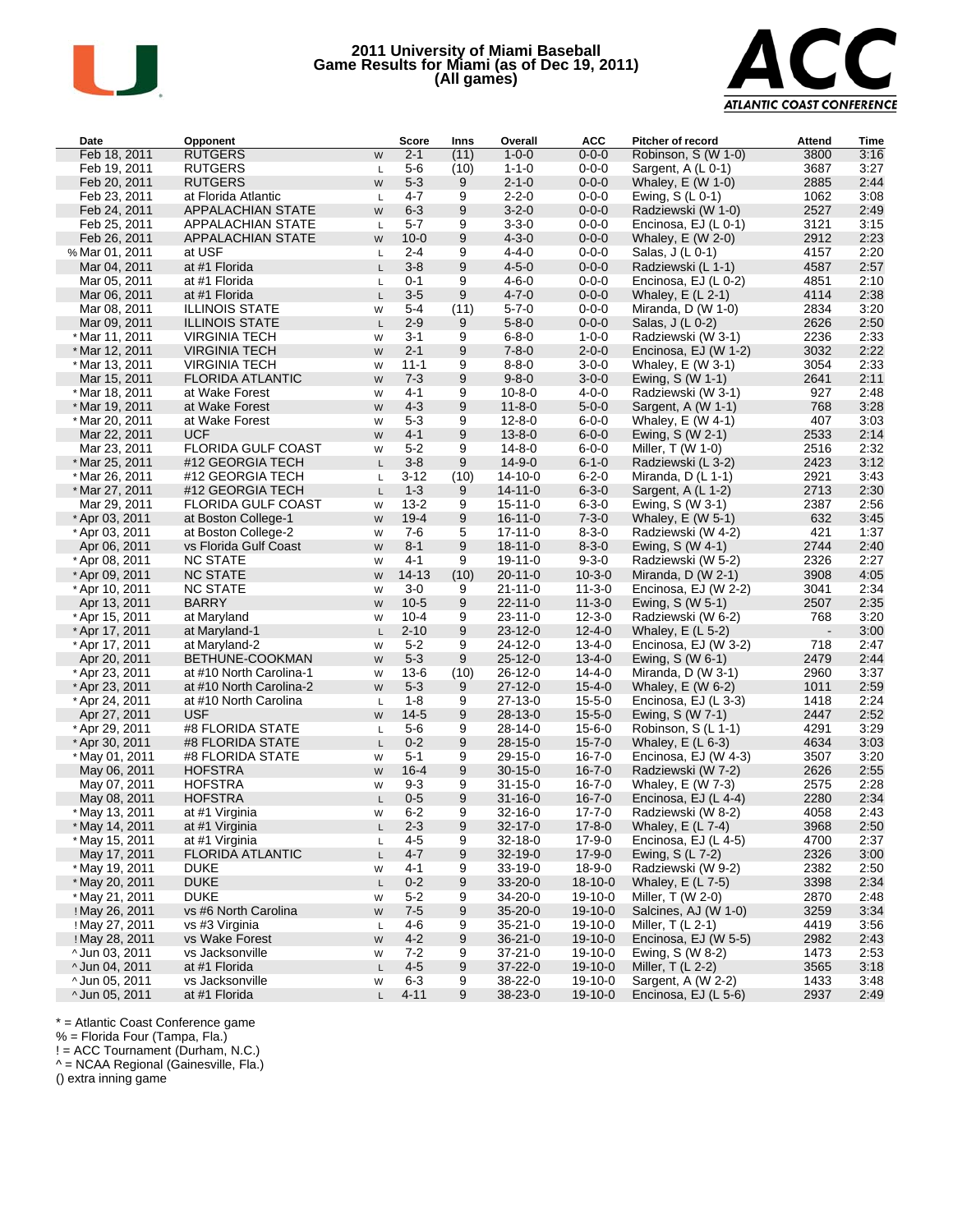

## **2011 University of Miami Baseball Overall Statistics for Miami (as of Dec 19, 2011) (All games Sorted by Batting avg)**



Record: 38-23 Home: 23-11 Away: 10-11 Neutral: 5-1 ACC: 19-10

| <b>Player</b>       | avg  | gp-gs     | ab          |     | h   | 2b  | 3b       | hr       | rbi      | tb       | slg% | bb  | hp | so       | gdp      | ob%  | sf | sh       | sb-att    | <b>DO</b>      | a              | е              | fld%  |
|---------------------|------|-----------|-------------|-----|-----|-----|----------|----------|----------|----------|------|-----|----|----------|----------|------|----|----------|-----------|----------------|----------------|----------------|-------|
| 7 Zeke DeVoss       | .340 | 61-61     | 215         | 59  | 73  | 13  | 3        | 2        | 27       | 98       | .456 | 57  | 11 | 30       | 2        | .491 | 4  | 4        | $32 - 42$ | 111            | 90             | 6              | .971  |
| 10 Nathan Melendres | .326 | 56-54     | 190         | 38  | 62  | 14  |          |          | 25       | 86       | .453 | 23  | 5  | 26       | 3        | .409 | 2  | 11       | 24-27     | 98             | 3              |                | .990  |
| 21 Rony Rodriguez   | .308 | 61-59     | 198         | 43  | 61  | 16  |          | 13       | 44       | 118      | .596 | 28  | 10 | 52       | 5        | .418 |    | 5        | $5-9$     | 124            | 11             | 6              | .957  |
| 9 Harold Martinez   | .301 | 59-59     | 209         | 31  | 63  | 8   |          | 3        | 38       | 82       | .392 | 28  | 5  | 44       | 2        | .387 | 6  | 10       | $7 - 8$   | 320            | 81             | 14             | .966  |
| 27 Brad Fieger      | .280 | 61-60     | 225         | 28  | 63  | 14  | 0        | 2        | 29       | 83       | .369 | 18  |    | 24       | 6        | .333 | 2  | 8        | $1 - 1$   | 160            | 84             | 11             | .957  |
| 36 Dale Carey       | .271 | 58-44     | 155         | 30  | 42  | 8   | 0        |          | 24       | 53       | .342 | 18  | 8  | 43       | 4        | .376 | 0  | 3        | $5 - 7$   | 91             | 4              | $\overline{4}$ | .960  |
| 4 Stephen Perez     | .263 | 51-49     | 175         | 25  | 46  | 12  | 3        | 0        | 31       | 64       | .366 | 27  |    | 50       |          | .361 | 2  | 8        | 14-16     | 78             | 149            | 15             | .938  |
| ----------------    |      |           |             |     |     |     |          |          |          |          |      |     |    |          |          |      |    |          |           |                |                |                |       |
| 49 Joey Porro       | .286 | $2 - 2$   |             |     | 2   | 0   | 0        |          | 3        | 2        | .286 | 0   | 0  |          | 0        | .286 | 0  | 0        | $0 - 0$   | $\overline{2}$ |                |                | .857  |
| 8 Michael Broad     | .248 | 39-32     | 125         | 20  | 31  | 8   | 2        | 3        | 21       | 52       | .416 | 23  | 3  | 25       | 4        | .377 | 0  |          | $1 - 2$   | 49             | 75             | 4              | .969  |
| 22 Chris Pelaez     | .235 | 33-19     | 81          |     | 19  | 3   | 0        |          | 8        | 22       | .272 |     |    | 17       |          | .253 | 0  | 2        | $1 - 2$   | 0              | $\Omega$       | 0              | .000  |
| 2 Chantz Mack       | .232 | 58-36     | 138         | 21  | 32  | 6   | 0        | 3        | 16       | 47       | .341 | 23  | 3  | 31       | 0        | .349 | 2  | 6        | $4 - 6$   | 50             |                | 4              | .927  |
| 19 Cade Kreuter     | .228 | $30-9$    | 57          |     | 13  | 4   | 0        |          | 9        | 20       | .351 |     |    | 17       | 0        | .323 | 0  | O        | $1 - 2$   | 24             | $\mathfrak{p}$ | $\Omega$       | 1.000 |
| 30 David Villasuso  | .217 | $27 - 20$ | 69          | 8   | 15  | 5   | $\Omega$ |          | 8        | 23       | .333 | 4   | 1  | 27       | 0        | .263 | 2  |          | $0 - 0$   | 165            | 24             | 2              | .990  |
| 46 Scott Wiebel     | .200 | $3 - 1$   | 5           | 0   |     | 0   | 0        | $\Omega$ | 0        |          | .200 | 1.  | 0  | 4        | 0        | .333 | 0  | 0        | $0 - 0$   |                | $\Omega$       | 0              | 1.000 |
| 24 Shane Rowland    | .175 | 49-41     | 120         | 14  | 21  | 3   | 0        |          | 13       | 27       | .225 | 24  |    | 35       | 0        | .315 |    | 6        | $3-5$     | 289            | 40             | 3              | .991  |
| 35 Corey Janson     | .167 | $11 - 3$  | 18          |     | 3   | 0   | 0        |          | 2        | 6        | .333 | 0   | 0  |          | 0        | .167 | 0  |          | $0 - 0$   | 34             | $\overline{2}$ | 0              | 1.000 |
| 6 Julian Santos     | .000 | $1 - 0$   | $\mathbf 1$ | 0   | 0   | 0   | 0        | 0        | $\Omega$ | $\Omega$ | .000 | 0   | 0  | $\Omega$ | $\Omega$ | .000 | 0  | $\Omega$ | $0 - 0$   | 1              | $\Omega$       | $\mathbf 0$    | 1.000 |
| Totals              | .275 | 61        | 1988        | 333 | 547 | 114 | 12       | 33       | 298      | 784      | .394 | 282 | 51 | 433      | 28       | .376 | 22 | 71       | 98-127    | 1630           | 683            | 92             | .962  |
| Opponents           | .229 | 61        | 1983        | 247 | 454 | 108 | 4        | 26       | 206      | 648      | .327 | 190 | 82 | 503      | 27       | .320 | 17 | 42       | 49-78     | 1589           | 611            | 78             | .966  |

LOB - Team (494), Opp (437). DPs turned - Team (45), Opp (47). CI - Team (0), Opp (2). IBB - Team (6), Martinez, H 4, DeVoss, Z 2, Opp (2). Picked off - Carey, D 2, Rodriguez, R 2, Perez, S 2, Villasuso, D 1, Martinez, H 1, Melendres, N 1, Mack, C 1, DeVoss, Z 1.

#### **(All games Sorted by Earned run avg)**

| Player              | era   | w-l     | app gs |          | cg             | sho | sv       | ip    | h   |                | er  | bb             | sol            | 2 <sub>b</sub> | 3b          | hr | b/avg | wp                | hp |              |          | bk sfa sha |
|---------------------|-------|---------|--------|----------|----------------|-----|----------|-------|-----|----------------|-----|----------------|----------------|----------------|-------------|----|-------|-------------------|----|--------------|----------|------------|
| 55 Steven Ewing     | 2.66  | $8 - 2$ | 13     | 12       | 0              | 0/0 |          | 74.1  | 52  | 26             | 22  | 23             | 77             |                | 2           |    | .202  | 5                 | 9  |              | 5        | 8          |
| 52 Eric Whaley      | 2.70  | $7-5$   | 16     | 16       | 0              | 0/1 | 0        | 93.1  | 81  | 36             | 28  | 22             | 82             | 24             | $\mathbf 0$ | 5  | .233  | 0                 | 4  | 0            | 2        | 6          |
| 28 Bryan Radziewski | 3.35  | $9 - 2$ | 16     | 16       | 0              | 0/0 | 0        | 91.1  | 87  | 48             | 34  | 37             | 92             | 21             | 0           | 2  | .252  | $12 \overline{ }$ | 14 |              |          | 4          |
| 44 E.J. Encinosa    | 3.45  | $5-6$   | 16     | 15       | 0              | 0/1 | 0        | 86.0  | 59  | 39             | 33  | 33             | 70             | 15             |             | 3  | .197  | 9                 | 18 |              | $\Omega$ | 9          |
| ------------------  |       |         |        |          |                |     |          |       |     |                |     |                |                |                |             |    |       |                   |    |              |          |            |
| 13 Sam Robinson     | 1.79  | $1 - 1$ | 37     | $\Omega$ | 0              | 0/1 | 6        | 40.1  | 16  | 9              | 8   | 18             | 37             | 3              | $\mathbf 0$ | 0  | .127  |                   | 9  | $\mathbf{0}$ | 3        | 5          |
| 16 Travis Miller    | 2.53  | $2 - 2$ | 17     | 0        | 0              | 0/1 | 0        | 21.1  | 18  | 10             | 6   | 5              | 28             | $\Omega$       | $\Omega$    | 2  | .212  | 3                 | 4  |              | 0        |            |
| 37 Daniel Miranda   | 2.67  | $3 - 1$ | 28     | $\Omega$ | $\Omega$       | 0/2 | 15       | 30.1  | 27  | 9              | 9   | 4              | 37             | 10             |             |    | .237  | $\overline{2}$    | 4  | $\Omega$     |          | 2          |
| 31 Sam Abrams       | 3.72  | $0 - 0$ |        | $\Omega$ | 0              | 0/0 |          | 9.2   | 9   | 5              | 4   | 4              | 5              | 3              | 0           |    | .243  |                   |    |              | 2        | 0          |
| 39 Michael Rudman   | 4.05  | $0 - 0$ |        | $\Omega$ | $\Omega$       | 0/0 |          | 6.2   | 11  | $\overline{4}$ | 3   | 6              | 8 <sup>1</sup> | 2              | $\Omega$    | 0  | .367  | 0                 | 0  | 0            | $\Omega$ |            |
| 32 Adam Sargent     | 4.40  | $2 - 2$ | 29     | 0        | 0              | 0/0 | 0        | 30.2  | 25  | 16             | 15  | 15             | 25             |                | 0           |    | .227  | 3                 |    |              | 0        |            |
| 47 AJ Salcines      | 5.27  | $1 - 0$ | 18     | 2        | $\Omega$       | 0/0 | $\Omega$ | 27.1  | 33  | 18             | 16  | 13             | 27             |                | $\Omega$    | 2  | .306  | 4                 | 3  |              | 2        | 2          |
| 51 Javi Salas       | 5.59  | $0 - 2$ | 21     | $\Omega$ | 0              | 0/1 | 0        | 29.0  | 31  | 22             | 18  | 8              | 13             |                | $\Omega$    | 2  | .279  | 3                 | 5  |              |          | 3          |
| 48 Zach Robinson    | 15.00 | $0 - 0$ | 4      | $\Omega$ |                | 0/0 |          | 3.0   | 5   | 5              | 5   | $\overline{2}$ |                | $\overline{2}$ | $\Omega$    |    | .417  | 0                 |    | $\Omega$     | $\Omega$ | 0          |
| Totals              | 3.31  | 38-23   | 61     | 61       | 0              | 2/2 | 21       | 543.1 | 454 | 247            | 200 | 190            | 503            | 108            | 4           | 26 | .229  | 42                | 82 | 3            | 17       | 42         |
| Opponents           | 4.60  | 23-38   | 61     | 61       | $\overline{2}$ | 4/4 | 10       | 529.2 | 547 | 333            | 271 | 282            | 433            | 114            | 12          | 33 | .275  | 50                | 51 | 5            | 22       | 71         |

PB - Team (11), Rowland, S 9, Villasuso, D 2, Opp (9). Pickoffs - Team (26), Radziewski 10, Encinosa, EJ 4, Villasuso, D 3, Rowland, S 3, Whaley, E 2, Robinson, S 2, Ewing, S 1, Salcines, AJ 1, Opp (11). SBA/ATT - Rowland, S (25-39), Villasuso, D (22-28), Encinosa, EJ (13-18), Whaley, E (8-16), Ewing, S (9-10), Radziewski (3-10), Salcines, AJ (1-6), Salas, J (3-5), Robinson, S (2-3), Robinson, Z (3-3), Abrams, S (3-3), Miller, T (2-2), Janson, C (2-2), Sargent, A (2-2).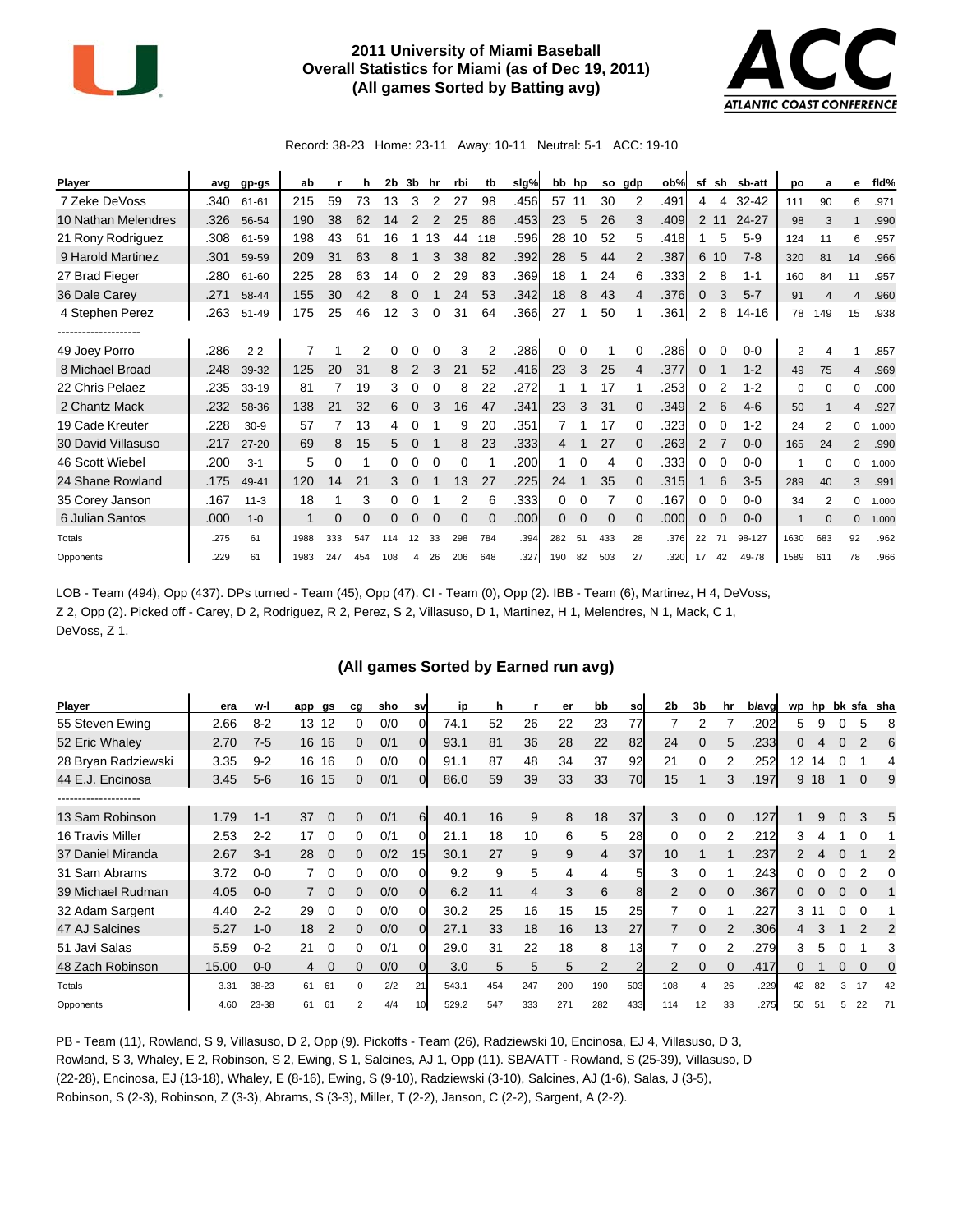

### **2011 University of Miami Baseball Overall Statistics for Miami (as of Dec 19, 2011) (All games Sorted by Fielding pct)**



| Player              | c              | po             | a              | е              | fid%  | dp             | sba            | csb            | sba%  | pb             | ci             |
|---------------------|----------------|----------------|----------------|----------------|-------|----------------|----------------|----------------|-------|----------------|----------------|
| 35 Corey Janson     | 36             | 34             | $\overline{2}$ | $\Omega$       | 1.000 | $\Omega$       | 2              | 0              | 1.000 | 0              | $\mathbf 0$    |
| 19 Cade Kreuter     | 26             | 24             | $\overline{2}$ | $\mathbf 0$    | 1.000 | $\overline{4}$ | $\overline{0}$ | $\overline{0}$ | ---   | $\Omega$       | $\mathbf 0$    |
| 13 Sam Robinson     | 19             | $\overline{4}$ | 15             | 0              | 1.000 | 0              | $\overline{2}$ | 1              | .667  | 0              | 0              |
| 37 Daniel Miranda   | 6              | 0              | 6              | $\mathbf 0$    | 1.000 | $\Omega$       | $\overline{0}$ | 0              | ---   | $\mathbf 0$    | $\mathbf 0$    |
| 16 Travis Miller    | 4              | 3              | 1              | 0              | 1.000 | 0              | $\overline{2}$ | 0              | 1.000 | 0              | $\mathbf 0$    |
| 31 Sam Abrams       | 3              | $\Omega$       | 3              | $\mathbf 0$    | 1.000 | $\Omega$       | 3              | $\overline{0}$ | 1.000 | $\Omega$       | $\mathbf 0$    |
| 46 Scott Wiebel     | 1              | 1              | 0              | $\mathbf 0$    | 1.000 | 0              | 0              | 0              | ---   | 0              | $\mathbf 0$    |
| 6 Julian Santos     | $\mathbf{1}$   | 1              | $\Omega$       | $\overline{0}$ | 1.000 | $\Omega$       | $\overline{0}$ | $\mathbf 0$    |       | $\Omega$       | $\mathbf 0$    |
| 24 Shane Rowland    | 332            | 289            | 40             | 3              | .991  | 1              | 25             | 14             | .641  | 9              | $\mathbf 0$    |
| 10 Nathan Melendres | 102            | 98             | 3              | 1              | .990  | $\overline{0}$ | $\mathbf 0$    | $\mathbf 0$    | ---   | $\overline{0}$ | $\mathbf 0$    |
| 30 David Villasuso  | 191            | 165            | 24             | 2              | .990  | 1              | 22             | 6              | .786  | 2              | 0              |
| 7 Zeke DeVoss       | 207            | 111            | 90             | 6              | .971  | 16             | $\overline{0}$ | $\mathbf 0$    | ---   | $\overline{0}$ | $\mathbf 0$    |
| 8 Michael Broad     | 128            | 49             | 75             | $\overline{4}$ | .969  | 17             | $\mathbf 0$    | 0              | ---   | $\mathbf 0$    | $\mathbf 0$    |
| 9 Harold Martinez   | 415            | 320            | 81             | 14             | .966  | 26             | $\Omega$       | $\mathbf 0$    | ---   | $\Omega$       | $\overline{0}$ |
| 36 Dale Carev       | 99             | 91             | 4              | 4              | .960  | $\mathbf 0$    | $\mathbf 0$    | 0              | ---   | $\mathbf 0$    | $\mathbf 0$    |
| 21 Rony Rodriguez   | 141            | 124            | 11             | 6              | .957  | 10             | $\Omega$       | $\overline{0}$ | ---   | $\Omega$       | $\mathbf 0$    |
| 27 Brad Fieger      | 255            | 160            | 84             | 11             | .957  | 15             | $\mathbf 0$    | 0              | ---   | $\mathbf 0$    | $\mathbf 0$    |
| 4 Stephen Perez     | 242            | 78             | 149            | 15             | .938  | 24             | $\overline{0}$ | $\overline{0}$ | ---   | $\Omega$       | $\mathbf 0$    |
| 52 Eric Whaley      | 16             | 6              | 9              | 1              | .938  | 1              | 8              | 8              | .500  | 0              | $\mathbf 0$    |
| 2 Chantz Mack       | 55             | 50             | $\mathbf{1}$   | $\overline{4}$ | .927  | $\mathbf{1}$   | $\overline{0}$ | $\mathbf 0$    | ---   | $\Omega$       | $\mathbf 0$    |
| 51 Javi Salas       | 11             | $\overline{2}$ | 8              | 1              | .909  | 0              | 3              | $\overline{2}$ | .600  | 0              | $\mathbf 0$    |
| 55 Steven Ewing     | 17             | 5              | 10             | $\overline{2}$ | .882  | $\Omega$       | 9              | $\mathbf{1}$   | .900  | $\Omega$       | $\overline{0}$ |
| 28 Bryan Radziewski | 41             | 4              | 32             | 5              | .878  | 2              | 3              | $\overline{7}$ | .300  | 0              | $\mathbf 0$    |
| 44 E.J. Encinosa    | 28             | 6              | 18             | $\overline{4}$ | .857  | $\Omega$       | 13             | 5              | .722  | $\Omega$       | $\mathbf 0$    |
| 49 Joey Porro       | $\overline{7}$ | $\overline{2}$ | 4              | 1              | .857  | 1              | $\mathbf 0$    | 0              | ---   | 0              | $\mathbf 0$    |
| 32 Adam Sargent     | 11             | 3              | 6              | $\overline{2}$ | .818  | $\mathbf{1}$   | $\overline{2}$ | $\overline{0}$ | 1.000 | $\Omega$       | $\overline{0}$ |
| 47 AJ Salcines      | 9              | $\mathbf 0$    | 5              | 4              | .556  | $\mathbf{0}$   | 1              | 5              | .167  | 0              | $\mathbf 0$    |
| 39 Michael Rudman   | $\overline{2}$ | $\Omega$       | $\Omega$       | $\overline{2}$ | .000  | $\Omega$       | $\Omega$       | $\overline{0}$ |       | $\Omega$       | $\mathbf 0$    |
| 48 Zach Robinson    | $\mathbf 0$    | $\mathbf 0$    | 0              | $\mathbf 0$    | .000  | 0              | 3              | 0              | 1.000 | 0              | $\mathbf 0$    |
| 22 Chris Pelaez     | 0              | 0              | 0              | 0              | .000  | 0              | 0              | 0              |       | 0              | $\mathbf 0$    |
| Totals              | 2405           | 1630           | 683            | 92             | .962  | 45             | 49             | 29             | .628  | 11             | $\mathbf 0$    |
| Opponents           | 2278           | 1589           | 611            | 78             | .966  | 47             | 98             | 29             | .772  | 9              | $\overline{2}$ |

Hitting minimums - 2.5 AB/Game Pitching minimums - 5% of Games 0.7 IP/Game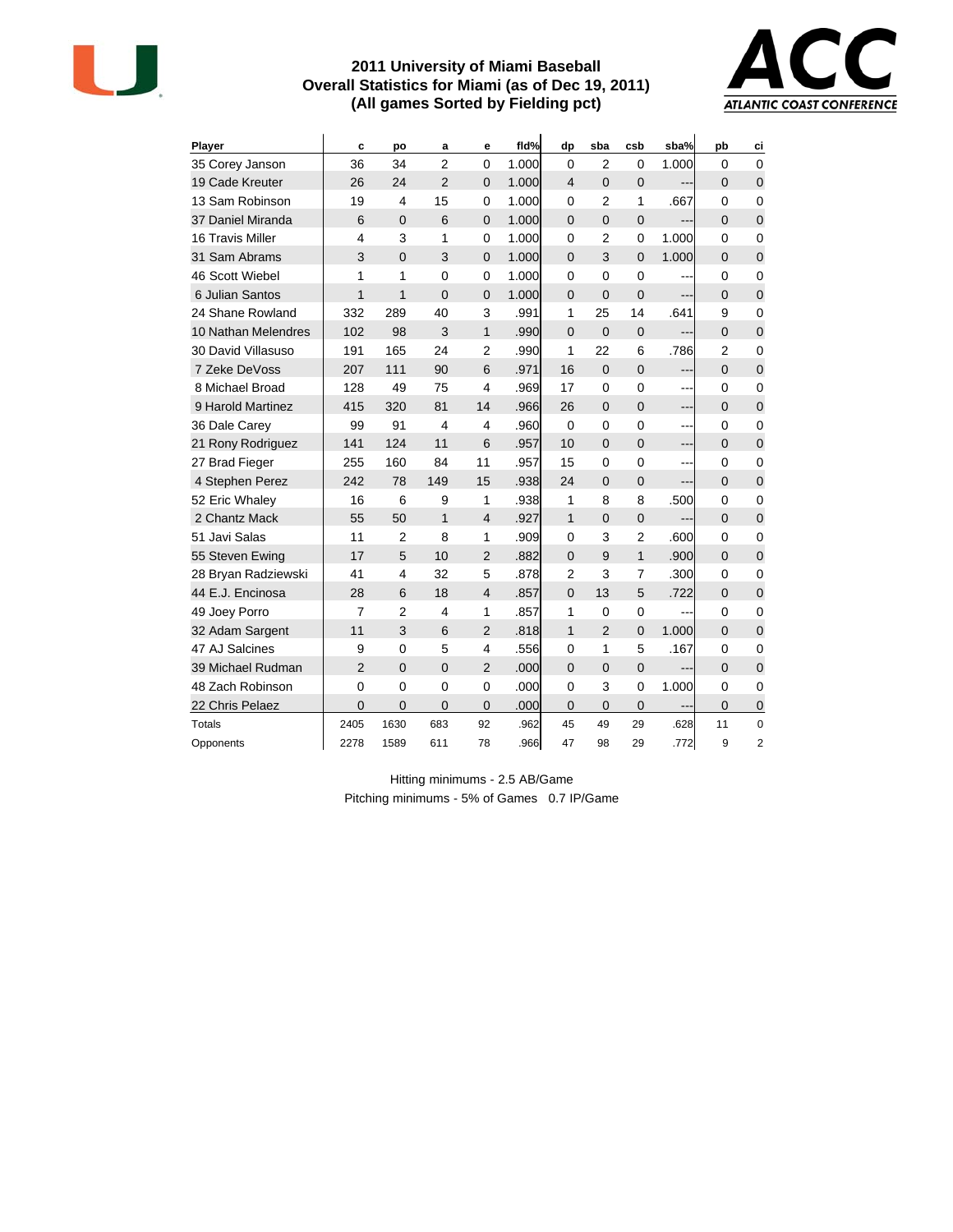

## **2011 University of Miami Baseball Conference statistics for Miami (as of Dec 19, 2011) (ACC games only Sorted by Batting avg)**



Record: 19-10 Home: 9-6 Away: 10-4 ACC: 19-10

| Player              | avg  | gp-gs     | ab  |                | h   | 2b | 3b           | hr       | rbi | tb  | slg% |                   | bb hp          | so             | gdp      | ob%  | sf           | sh             | sb-att    | po  | a              | е              | fld%  |
|---------------------|------|-----------|-----|----------------|-----|----|--------------|----------|-----|-----|------|-------------------|----------------|----------------|----------|------|--------------|----------------|-----------|-----|----------------|----------------|-------|
| 7 Zeke DeVoss       | .340 | 29-29     | 97  | 33             | 33  |    |              |          | 10  | 43  | .443 | 33                | 4              | 14             |          | .515 | 2            | $\Omega$       | $17 - 22$ | 44  | 41             | 2              | .977  |
| 10 Nathan Melendres | .330 | 29-29     | 106 | 21             | 35  | 10 |              |          | 16  | 53  | .500 | 11                | $\Omega$       | 15             |          | .390 |              | 5              | $15 - 16$ | 53  | $\overline{2}$ |                | .982  |
| 9 Harold Martinez   | .327 | 29-29     | 104 | 12             | 34  | 5  |              |          | 20  | 39  | .375 | 14                | 4              | 20             |          | .423 |              | 8              | $6 - 7$   | 201 | 36             | 8              | .967  |
| 21 Rony Rodriguez   | .283 | 29-29     | 99  | 21             | 28  | 9  | 0            | 5        | 20  | 52  | .525 | 18                | 2              | 31             | 3        | .400 |              | 3              | $3 - 4$   | 70  | 6              | $\mathbf{1}$   | .987  |
| 27 Brad Fieger      | .266 | 29-29     | 109 | 11             | 29  | 6  |              |          | 15  | 38  | .349 | 9                 |                | 11             | 4        | .322 | 2            | 3              | $0 - 0$   | 25  | 51             | 6              | .927  |
| 36 Dale Carey       | .247 | 28-23     | 81  | 14             | 20  | 3  | $\mathbf{0}$ | $\Omega$ | 13  | 23  | .284 | 9                 |                | 25             |          | .330 | $\mathbf{0}$ | $\overline{2}$ | $3-5$     | 46  | 3              | 4              | .925  |
|                     |      |           |     |                |     |    |              |          |     |     |      |                   |                |                |          |      |              |                |           |     |                |                |       |
| 19 Cade Kreuter     | .316 | $10 - 2$  | 19  | $\overline{2}$ | 6   | 2  | 0            |          | 4   | 11  | .579 |                   | $\Omega$       | $\overline{7}$ | $\Omega$ | .350 | $\mathbf{0}$ | $\mathbf{0}$   | $0 - 1$   | 3   | $\mathbf{0}$   | 0              | 1.000 |
| 22 Chris Pelaez     | .313 | $13 - 8$  | 32  | 3              | 10  |    | 0            | $\Omega$ | 3   | 11  | .344 | 0                 | 0              | 5              | 0        | .313 | 0            | 0              | $1 - 2$   | 0   | $\Omega$       | $\Omega$       | .000  |
| 8 Michael Broad     | .241 | 19-15     | 58  | 7              | 14  | 5. | 1            | $\Omega$ | 6   | 21  | .362 | 14                | $\overline{0}$ | 16             | 3        | .389 | 0            | $\mathbf{0}$   | $1 - 1$   | 24  | 31             | $\overline{2}$ | .965  |
| 4 Stephen Perez     | .239 | $21 - 21$ | 71  | 9              | 17  | 4  |              |          | 15  | 23  | .324 | 13                | 0              | 24             | 0        | .353 |              | 4              | $11 - 13$ | 31  | 64             | 8              | .922  |
| 2 Chantz Mack       | .208 | $28-18$   | 72  | 10             | 15  | 3  | $\Omega$     |          | 8   | 21  | .292 | $12 \overline{ }$ | 2              | 21             | $\Omega$ | .337 | 0            | 2              | $2 - 3$   | 24  | $\Omega$       | 1              | .960  |
| 30 David Villasuso  | .162 | $14 - 10$ | 37  | 3              | 6   |    | 0            |          | 3   | 8   | .216 | 2                 | $\Omega$       | 15             | $\Omega$ | .205 | 0            | 5              | $0 - 0$   | 94  | 14             | 2              | .982  |
| 24 Shane Rowland    | .154 | $22 - 19$ | 52  | 4              | 8   |    | 0            |          | 3   | 9   | .173 | 9                 |                | 21             | $\Omega$ | .286 |              | $\overline{2}$ | $1 - 3$   | 137 | 16             |                | .994  |
| 35 Corey Janson     | .000 | $2 - 0$   | 0   | 0              | 0   |    |              |          | 0   |     | .000 | 0                 |                | $\Omega$       |          | .000 | 0            | $\Omega$       | 0-0       | 0   | O              | 0              | .000  |
| Totals              | .272 | 29        | 937 | 150            | 255 | 58 | 3            |          | 136 | 352 | .376 | 145               | 15             | 225            | 14       | .375 | 9            | 34             | 60-77     | 768 | 317            | 46             | .959  |
| Opponents           | .228 | 29        | 945 | 114            | 215 | 58 |              | 10       | 93  | 305 | .323 | 82                | 38             | 236            | 10       | .312 | 8            | 15             | $30 - 43$ | 754 | 284            | 38             | .965  |

LOB - Team (238), Opp (206). DPs turned - Team (14), Opp (23). CI - Team (0), Opp (2). IBB - Team (3), Martinez, H 2, DeVoss, Z 1, Opp (1). Picked off - Perez, S 2, Rodriguez, R 1, DeVoss, Z 1, Melendres, N 1, Villasuso, D 1, Martinez, H 1.

| <b>Player</b>                            | era   | w-l       | gs<br>app | ca          | sho                   | <b>SV</b>      | ip    | h   |     | er  | bb             | <b>SO</b>      | 2b       | 3b       | hr       | b/avg | wp | hp   |             |          | bk sfa sha |
|------------------------------------------|-------|-----------|-----------|-------------|-----------------------|----------------|-------|-----|-----|-----|----------------|----------------|----------|----------|----------|-------|----|------|-------------|----------|------------|
| 52 Eric Whaley                           | 2.31  | $4-4$     | 10<br>10  |             | 0/0<br>0              |                | 62.1  | 51  | 22  | 16  | 14             | 61             | 13       |          |          | .217  | 0  | 3    | 0           |          | 3          |
| 44 E.J. Encinosa                         | 2.75  | $4 - 2$   | 10        | 9           | 0/1<br>0              | $\overline{0}$ | 55.2  | 38  | 20  | 17  | 19             | 46             | 9        | $\Omega$ |          | .193  |    | 5 11 | $\Omega$    | $\Omega$ | 4          |
| 28 Bryan Radziewski<br>----------------- | 2.88  | $7 - 1$   | 10<br>10  |             | 0/0<br>0              | 0              | 59.1  | 50  | 27  | 19  | 16             | 57             | 14       | $\Omega$ |          | .228  | 5. | 10   | $\Omega$    | $\Omega$ | 3          |
| 16 Travis Miller                         | 0.69  | $1 - 0$   | 9         | 0           | 0/1<br>0              | 0              | 13.0  |     |     |     | 3              | 21             | 0        | $\Omega$ |          | .149  | 2  | 3    | 0           |          | 0          |
| 13 Sam Robinson                          | 3.86  | $0 - 1$   | 17        | $\Omega$    | 0/1<br>0              | 4              | 16.1  | 8   |     | 7   | 8              | 16             | 2        | $\Omega$ | $\Omega$ | .154  |    | 5    | $\mathbf 0$ | 2        | 2          |
| 32 Adam Sargent                          | 4.50  | $1 - 1$   | 9         | 0           | 0/0<br>0              |                | 8.0   | 4   | 4   | 4   | 5              | 5              |          |          |          | .154  | 0  |      |             |          | 0          |
| 37 Daniel Miranda                        | 4.86  | $2 - 1$   | 14        | $\mathbf 0$ | 0/1<br>0              | 9              | 16.2  | 21  | 9   | 9   | $\overline{2}$ | 17             | 9        |          |          | .313  | 0  |      | $\Omega$    |          |            |
| 51 Javi Salas                            | 5.73  | $0 - 0$   | 8         | $\Omega$    | 0/0<br>0              | 0              | 11.0  | 10  | 7   | 7   | 5              | 5              | 4        |          |          | .244  |    |      |             | $\Omega$ |            |
| 47 AJ Salcines                           | 7.04  | $0 - 0$   | 6         | $\Omega$    | 0/0<br>0              | 0              | 7.2   | 9   | 6   | 6   | 3              | 5 <sub>l</sub> | 2        | $\Omega$ |          | .333  | 0  |      |             | 2        |            |
| 39 Michael Rudman                        | 7.71  | $0 - 0$   | 4         | $\Omega$    | 0/0<br>0              | 0              | 2.1   |     | 2   | 2   | 2              | 2              | 2        | $\Omega$ |          | .500  | 0  |      | 0           | $\Omega$ | 0          |
| 31 Sam Abrams                            | 21.60 | $0 - 0$   | 3         | $\Omega$    | 0/0<br>0              | $\Omega$       | 1.2   | 5   | 4   | 4   | 3              | $\Omega$       | $\Omega$ | $\Omega$ |          | .500  | 0  |      | $\Omega$    |          | 0          |
| 48 Zach Robinson                         | 22.50 | $0 - 0$   | 3         | 0           | 0/0<br>0              |                | 2.0   | 5   | 5   | 5   | 2              |                | 2        | 0        |          | .500  | 0  |      | 0           | $\Omega$ | 0          |
| Totals                                   | 3.41  | $19-10$   | 29<br>29  |             | 1/1<br>$\Omega$       | 13             | 256.0 | 215 | 114 | 97  | 82             | 236            | 58       |          | 10       | .228  | 14 | 38   |             | 8        | 15         |
| Opponents                                | 4.51  | $10 - 19$ | 29<br>29  |             | 2/2<br>$\overline{2}$ |                | 251.1 | 255 | 150 | 126 | 145            | 225            | 58       | 3        | 11       | .272  | 22 | 15   |             | g        | 34         |

PB - Team (6), Rowland, S 4, Villasuso, D 2, Opp (7). Pickoffs - Team (16), Radziewski 7, Encinosa, EJ 3, Villasuso, D 3, Whaley, E 2, Robinson, S 1, Opp (7). SBA/ATT - Villasuso, D (18-23), Rowland, S (12-15), Encinosa, EJ (11-13), Whaley, E (8-11), Radziewski (2-6), Salas, J (2-4), Abrams, S (3-3), Robinson, Z (3-3), Salcines, AJ (1-3).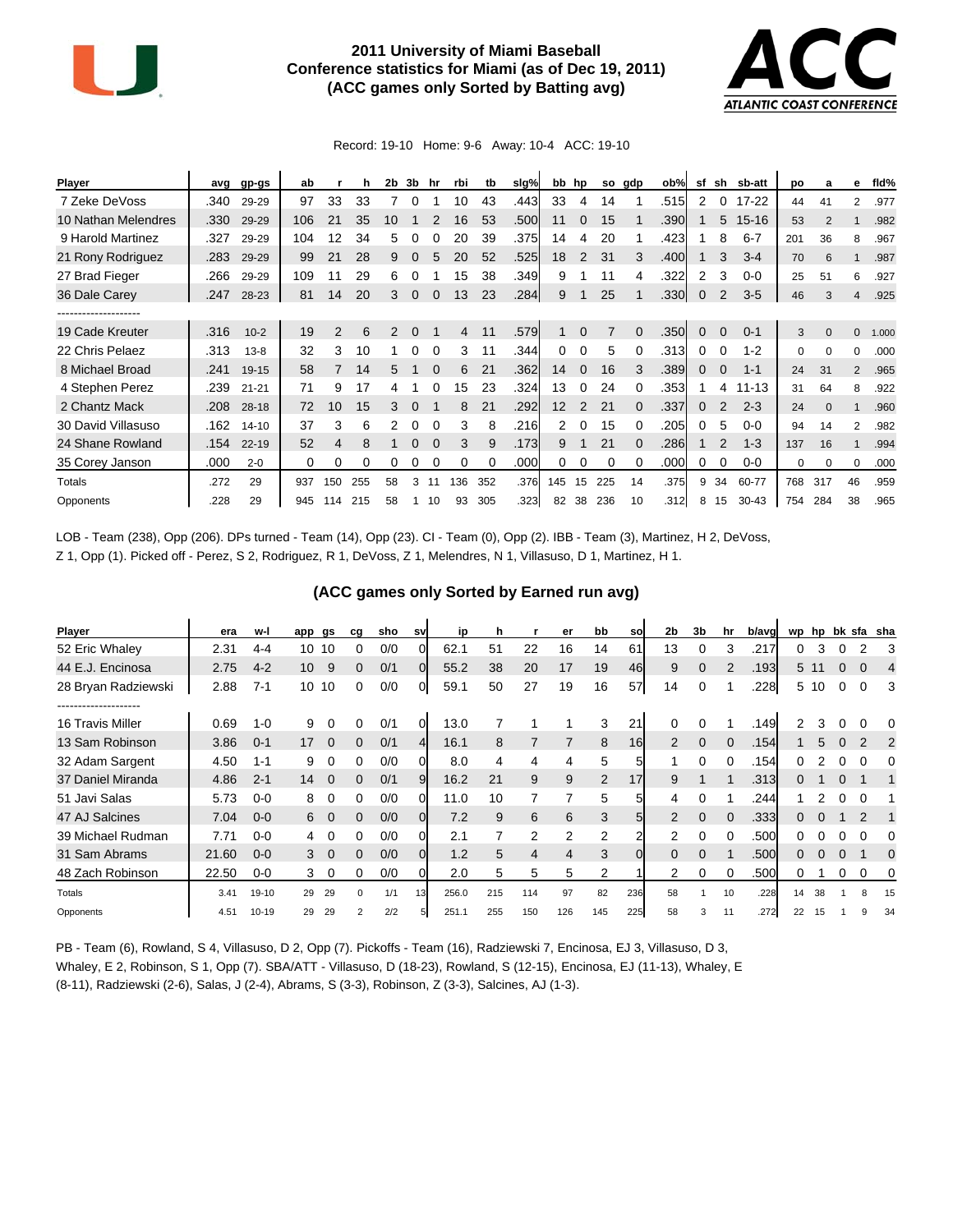

#### **2011 University of Miami Baseball Conference statistics for Miami (as of Dec 19, 2011) (ACC games only Sorted by Fielding pct)**



| <b>Player</b>           | C              | po             | a              | е              | fld%  | dp             | sba            | csb            | sba%    | pb             | ci             |
|-------------------------|----------------|----------------|----------------|----------------|-------|----------------|----------------|----------------|---------|----------------|----------------|
| 13 Sam Robinson         | 11             | 3              | 8              | $\overline{0}$ | 1.000 | $\Omega$       | $\Omega$       | 0              | ---     | $\Omega$       | $\Omega$       |
| 37 Daniel Miranda       | $\overline{4}$ | $\Omega$       | $\overline{4}$ | $\overline{0}$ | 1.000 | $\Omega$       | $\Omega$       | $\mathbf{0}$   | $---$   | $\Omega$       | $\mathbf{0}$   |
| 19 Cade Kreuter         | 3              | 3              | $\Omega$       | 0              | 1.000 | $\overline{2}$ | $\Omega$       | $\Omega$       | ---     | $\Omega$       | $\Omega$       |
| <b>16 Travis Miller</b> | 1              | $\mathbf{1}$   | $\Omega$       | $\overline{0}$ | 1.000 | $\Omega$       | $\Omega$       | $\mathbf 0$    | ---     | $\Omega$       | $\overline{0}$ |
| 31 Sam Abrams           | 1              | $\Omega$       | 1              | 0              | 1.000 | $\Omega$       | 3              | $\mathbf 0$    | 1.000   | $\Omega$       | $\Omega$       |
| 51 Javi Salas           | $\mathbf{1}$   | $\Omega$       | 1              | $\Omega$       | 1.000 | $\Omega$       | $\mathfrak{p}$ | $\overline{2}$ | .500    | $\Omega$       | $\Omega$       |
| 24 Shane Rowland        | 154            | 137            | 16             | 1              | .994  | $\Omega$       | 12             | 3              | .800    | 4              | $\mathbf 0$    |
| 21 Rony Rodriguez       | 77             | 70             | 6              | $\mathbf{1}$   | .987  | $\overline{4}$ | $\Omega$       | $\mathbf 0$    | ---     | $\Omega$       | $\mathbf 0$    |
| 10 Nathan Melendres     | 56             | 53             | $\overline{2}$ | 1              | .982  | $\Omega$       | $\Omega$       | $\mathbf 0$    | ---     | $\Omega$       | $\mathbf 0$    |
| 30 David Villasuso      | 110            | 94             | 14             | $\overline{2}$ | .982  | $\Omega$       | 18             | 5              | .783    | $\mathcal{P}$  | $\Omega$       |
| 7 Zeke DeVoss           | 87             | 44             | 41             | $\overline{2}$ | .977  | $\overline{4}$ | $\mathbf 0$    | $\mathbf 0$    | $---$   | $\Omega$       | $\mathbf 0$    |
| 9 Harold Martinez       | 245            | 201            | 36             | 8              | .967  | 10             | $\Omega$       | $\mathbf 0$    | ---     | $\Omega$       | $\mathbf 0$    |
| 8 Michael Broad         | 57             | 24             | 31             | $\overline{2}$ | .965  | $\overline{7}$ | $\Omega$       | $\mathbf 0$    | ---     | 0              | $\mathbf 0$    |
| 2 Chantz Mack           | 25             | 24             | $\Omega$       | 1              | .960  | $\Omega$       | $\Omega$       | $\Omega$       |         | $\Omega$       | $\overline{0}$ |
| 52 Eric Whaley          | 14             | 5              | 8              | 1              | .929  | $\Omega$       | 8              | 3              | .727    | $\Omega$       | 0              |
| 27 Brad Fieger          | 82             | 25             | 51             | 6              | .927  | $\mathcal{P}$  | $\Omega$       | $\overline{0}$ | $---$   | $\Omega$       | $\Omega$       |
| 36 Dale Carey           | 53             | 46             | 3              | 4              | .925  | 0              | $\Omega$       | 0              | $---$   | $\Omega$       | $\Omega$       |
| 4 Stephen Perez         | 103            | 31             | 64             | 8              | .922  | 6              | $\Omega$       | $\overline{0}$ | ---     | $\Omega$       | $\overline{0}$ |
| 28 Bryan Radziewski     | 22             | 1              | 18             | 3              | .864  | $\Omega$       | $\overline{2}$ | 4              | .333    | 0              | 0              |
| 44 E.J. Encinosa        | 16             | $\overline{4}$ | 9              | 3              | .813  | $\Omega$       | 11             | $\overline{2}$ | .846    | 0              | $\Omega$       |
| 32 Adam Sargent         | 5              | $\overline{2}$ | $\overline{2}$ | 1              | .800  | 1              | $\Omega$       | $\mathbf 0$    | ---     | $\Omega$       | $\mathbf 0$    |
| 47 AJ Salcines          | 3              | $\Omega$       | $\overline{2}$ | 1              | .667  | $\Omega$       | $\mathbf{1}$   | $\overline{2}$ | .333    | $\Omega$       | $\overline{0}$ |
| 39 Michael Rudman       | 1              | $\Omega$       | $\mathbf{0}$   | 1              | .000  | $\Omega$       | $\Omega$       | $\mathbf 0$    | $- - -$ | 0              | $\mathbf 0$    |
| 22 Chris Pelaez         | $\overline{0}$ | $\Omega$       | $\overline{0}$ | $\overline{0}$ | .000  | $\Omega$       | $\overline{0}$ | $\mathbf 0$    | ---     | $\Omega$       | $\mathbf{0}$   |
| 48 Zach Robinson        | 0              | $\Omega$       | 0              | 0              | .000  | $\Omega$       | 3              | 0              | 1.000   | $\Omega$       | $\Omega$       |
| 35 Corey Janson         | $\overline{0}$ | $\overline{0}$ | $\overline{0}$ | $\overline{0}$ | .000  | $\Omega$       | $\Omega$       | $\overline{0}$ |         | $\Omega$       | 0              |
| <b>Totals</b>           | 1131           | 768            | 317            | 46             | .959  | 14             | 30             | 13             | .698    | 6              | $\mathbf 0$    |
| Opponents               | 1076           | 754            | 284            | 38             | .965  | 23             | 60             | 17             | .779l   | $\overline{7}$ | 2              |

Hitting minimums - 2.5 AB/Game Pitching minimums - 5% of Games 0.7 IP/Game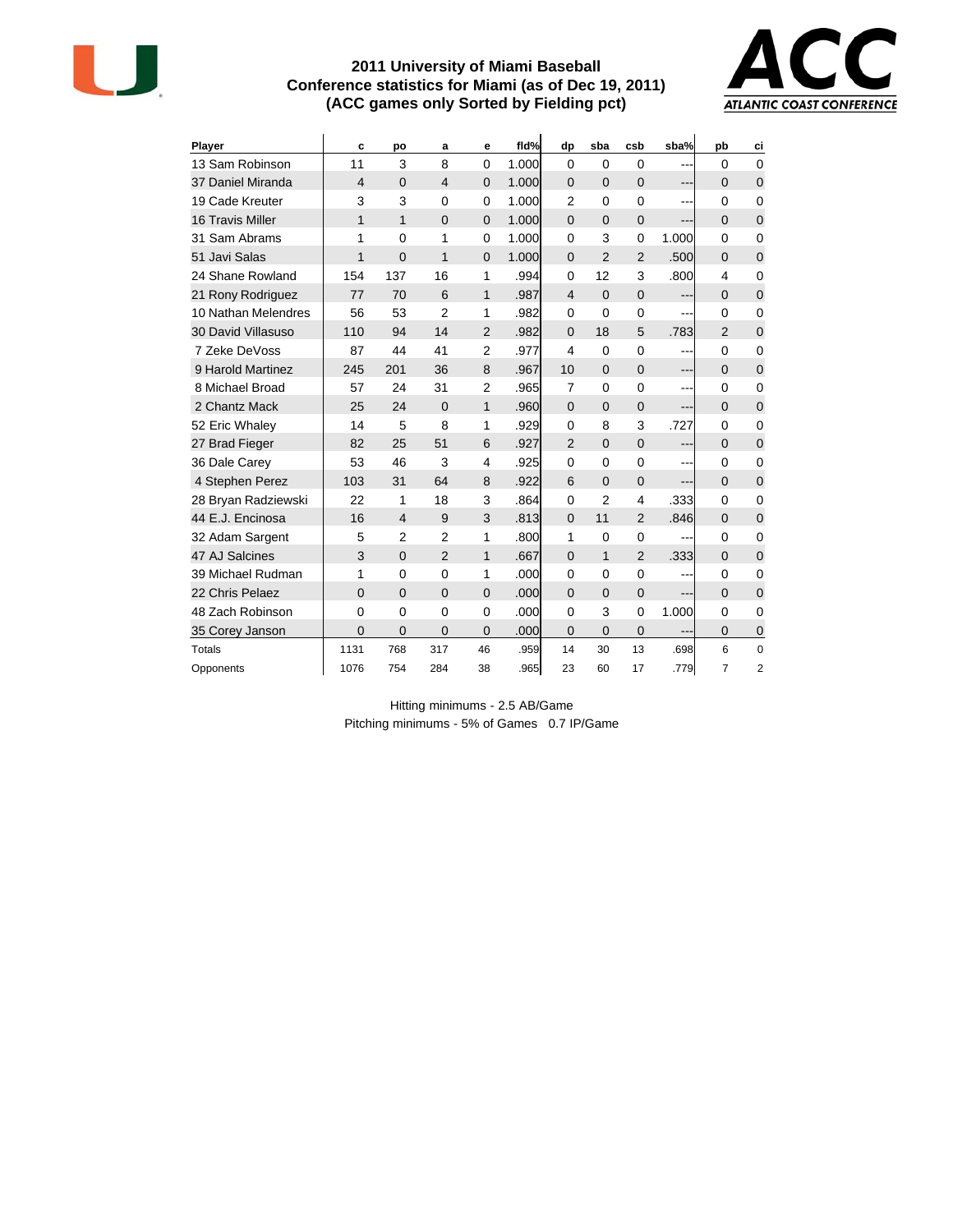#### **2011 University of Miami Baseball Team Game-by-Game for Miami (as of Dec 19, 2011) Batting (All games)**

| Date              | Opponent                  | ab   |                | h            | rbi            | 2b       | 3b               | hr               | bb             | ibb              | sb             | CS             | hbp              | sac              | sf               | qdp              | k              | po              | a               | e              | avq                 |
|-------------------|---------------------------|------|----------------|--------------|----------------|----------|------------------|------------------|----------------|------------------|----------------|----------------|------------------|------------------|------------------|------------------|----------------|-----------------|-----------------|----------------|---------------------|
| Feb <sub>18</sub> | RUTGERS                   | 38   | 2              |              | 1              | 3        | 1                | $\Omega$         | 5              | $\Omega$         | 3              | $\Omega$       | 2                |                  | 1                | $\Omega$         | 6              | $\overline{33}$ | $\overline{20}$ | $\theta$       | .184                |
| Feb 19            | <b>RUTGERS</b>            | 31   | 5              | 6            | 5              | 2        | $\theta$         | 0                | 7              | $\overline{0}$   | 1              | 2              | 1                | 1                | $\theta$         | $\overline{0}$   | 11             | 30              | 12              | 1              | .188                |
| Feb 20            | RUTGERS                   | 30   | 5              |              | 4              | 2        | $\theta$         | 1                | 4              | 0                | 5              | $\theta$       | 3                | 2                | 0                | 0                | 5              | 27              | 12              | 0              | .202                |
| Feb 23            | at Florida Atlantic       | 34   | 4              | 9            | 4              |          | $\theta$         | 1                | 5              | 0                | 0              | $\theta$       | 2                | $\overline{0}$   | $\theta$         | $\overline{0}$   | 7              | 24              | 7               | $\overline{2}$ | .218                |
| Feb 24            | <b>APPALACHIAN STATE</b>  | 29   | 6              | 10           | 4              | 3        | 2                | 0                | 5              | 0                | 2              | $\theta$       | 1                | 2                | 1                | 0                | 8              | 27              | 18              | 4              | .241                |
| Feb 25            | APPALACHIAN STATE         | 34   | 5              | 8            | 2              | 2        | $\theta$         | 0                | 6              | 0                | 0              | $\theta$       | 2                | $\overline{0}$   | 1                | $\overline{0}$   | 9              | 27              | 13              | 3              | .240                |
| Feb <sub>26</sub> | APPALACHIAN STATE         | 33   | 10             | 10           | 10             | 2        | $\theta$         |                  | 5              | 0                | 1              | $\theta$       | 1                | $\Omega$         |                  | 0                | 7              | 27              | 9               | $\Omega$       | .249                |
| Mar 01            | at USF                    | 28   | 2              | 5            | 2              |          | $\theta$         | 0                | 4              | 0                | 0              | $\theta$       | 2                |                  | 1                | 0                | 2              | 24              | 14              | $\overline{0}$ | .241                |
| Mar 04            | at Florida                | 38   | 3              | 10           | 3              | 3        | $\theta$         | 0                | 3              | 0                | 1              | $\Omega$       | 0                | $\Omega$         | 0                | 1                | 13             | 24              | 9               | 2              | .244                |
| Mar 05            | at Florida                | 27   | $\theta$       | $\mathbf{1}$ | $\overline{0}$ | 0        | $\theta$         | 0                | 0              | 0                |                | $\theta$       | 1                |                  | $\theta$         | $\overline{0}$   | 7              | 24              | 14              | $\overline{0}$ | .227                |
| Mar 06            | at Florida                | 32   | 3              | 8            | 2              | 2        | $\theta$         | 0                | 3              | 0                | 0              | 1              | 0                |                  | 0                | 0                | 8              | 24              | 11              |                | .229                |
| Mar 08            | <b>ILLINOIS STATE</b>     |      |                |              |                |          |                  | 1                |                |                  |                |                |                  | 2                | $\mathbf{1}$     |                  |                |                 |                 | $\overline{4}$ |                     |
|                   |                           | 42   | 5              | 14           | 4              | $\Omega$ | $\theta$         |                  | 5              | 0                | 0              | $\theta$       | 1                | $\overline{0}$   |                  | $\overline{0}$   | 10             | 33              | 9               |                | .240                |
| Mar 09            | <b>ILLINOIS STATE</b>     | 32   | 2              | 6            | 2              |          | $\theta$         | 0                | 2              | 0                | 1              | 1              | 2                | 0                | 0                | 0                | 7              | 27              | 12              | 4              | .236                |
| *Mar 11           | <b>VIRGINIA TECH</b>      | 31   | 3              | 8            | 2              |          | $\theta$         | 0                | 6              | 0                | 2              | 1              | 0                |                  | $\theta$         | $\overline{0}$   | 7              | 27              | 14              |                | .237                |
| *Mar 12           | <b>VIRGINIA TECH</b>      | 26   | 2              |              | 2              | 1        | $\theta$         | 0                | 5              | 0                | 3              | $\Omega$       | 0                | 2                | 0                | 0                | 7              | 27              | 16              |                | .239                |
| *Mar 13           | <b>VIRGINIA TECH</b>      | 29   | 11             | 9            | 11             | 2        | 1                | 0                | 10             | 1                | 2              | $\theta$       | 0                | 3                | $\theta$         | 1                | 7              | 27              | 5               | $\theta$       | .243                |
| Mar 15            | <b>FLORIDA ATLANTIC</b>   | 27   |                | 6            | 4              | 1        | 1                | 0                | 3              | 0                |                | 1              | 0                | 2                | 1                | 0                | 6              | 27              | 7               | 2              | .242                |
| *Mar 18           | at Wake Forest            | 32   | 4              | 11           | 3              | 2        | $\theta$         | 0                | 2              | 0                | 5              | 1              | 0                | 2                | $\theta$         | $\overline{0}$   | 7              | 27              | 15              | $\overline{2}$ | .248                |
| *Mar 19           | at Wake Forest            | 32   | 4              |              | 4              | 2        | $\theta$         | 0                | 8              | 0                | 3              | $\Omega$       | 1                | 2                | 0                | 0                | 9              | 27              | 13              | 4              | .246                |
| *Mar 20           | at Wake Forest            | 33   | 5              | 9            | 5              | 3        | $\Omega$         | 1                | 5              | 0                | 3              | $\theta$       | 0                | 4                | $\overline{0}$   | 0                | 5              | 27              | 8               | 1              | .248                |
| Mar 22            | <b>UCF</b>                | 27   | 4              | 6            | 4              | 0        | $\theta$         | 1                | 4              | 0                | 0              | $\Omega$       | 0                | 2                | 0                | 1                | 6              | 27              | 9               | $\Omega$       | .247                |
| Mar 23            | <b>FLORIDA GULF COAST</b> | 27   | 5              | 6            | 5              |          | $\overline{0}$   | 0                | 5              | 0                | 2              | 1              | 1                |                  | 0                | 1                | 3              | 27              | 10              | 4              | .246                |
| *Mar 25           | <b>GEORGIA TECH</b>       | 35   | 3              | 9            | 2              |          | $\theta$         | 0                | 2              | 0                | 1              | 0              | 0                | 0                | 0                | 1                | 13             | 27              | 12              | 6              | .246                |
| *Mar 26           | <b>GEORGIA TECH</b>       | 34   | 3              | 6            | 3              | 0        | $\overline{0}$   | 0                | 5              | 0                | 4              | 1              | 1                | 2                | $\overline{0}$   | 0                | 13             | 30              | 13              | $\overline{0}$ | .243                |
| *Mar 27           | <b>GEORGIA TECH</b>       | 30   |                | 3            | 1              | 2        | $\theta$         | 0                | 0              | 0                | 1              | $\Omega$       | 2                | $\Omega$         | 0                | 1                | 10             | 27              | 5               | $\Omega$       | .238                |
| Mar 29            | <b>FLORIDA GULF COAST</b> | 32   | 13             | 11           | 12             | 3        | $\overline{0}$   | 2                | 8              | 0                | $\Omega$       | $\theta$       | 2                | 2                | $\mathbf{1}$     | $\Omega$         | 5              | 27              | 6               | $\overline{0}$ | .242                |
| $*$ Apr 03        | at Boston College         | 51   | 19             | 26           | 18             | 6        | 0                | 4                | 9              | 0                | 0              | 1              | 0                | $\Omega$         | 0                | 0                | 10             | 27              | 12              | 2              | .257                |
| $*$ Apr 03        | at Boston College         | 22   | 7              | 8            | 7              | 2        | $\Omega$         |                  | 3              | 0                | 4              | 1              | 0                | 0                | $\overline{0}$   | $\overline{0}$   | 3              | 15              | 6               | $\overline{0}$ | .260                |
| Apr 06            | vs Florida Gulf Coast     | 37   | 8              | 11           | 8              | 2        | 1                | 0                | 3              |                  |                | $\Omega$       | 0                |                  | 0                | 1                | 6              | 27              | 10              | 0              | .262                |
| *Apr 08           | <b>NC STATE</b>           | 26   | $\overline{4}$ | 6            | 4              |          | $\Omega$         | 0                | 3              | $\overline{0}$   | 3              | $\theta$       | 1                |                  | 2                | $\overline{0}$   | 11             | 27              | 11              | 2              | .261                |
| *Apr 09           | <b>NC STATE</b>           | 42   | 14             | 16           | 11             | 4        | $\theta$         | 0                | 5              | 0                | 4              | 1              | 3                | 3                | 1                | 0                | 8              | 30              | 10              |                | .266                |
| $*$ Apr 10        | <b>NC STATE</b>           | 32   | 3              | 8            | 2              |          | $\overline{0}$   | 0                | 0              | 0                | 0              | 1              | 0                | 0                | $\overline{0}$   | $\overline{0}$   | 5              | 27              | 7               | $\mathbf{1}$   | .265                |
|                   | <b>BARRY</b>              | 38   | 10             |              | 10             |          | 1                | 3                | 1              | 0                | 2              | 2              | 1                | 0                | 0                | 1                |                | 27              | 11              | 0              | .271                |
| Apr 13            |                           |      |                | 16           |                | 2        | $\Omega$         |                  |                |                  |                |                |                  |                  |                  | 1                | 6              |                 |                 |                |                     |
| *Apr 15           | at Maryland               | 37   | 10             | 13           | 9              | 5        |                  | 0                | 10             | 0                | 6              | 1              | 3                |                  | 0                |                  | 3              | 27              | 17              | $\overline{2}$ | .273                |
| *Apr 17           | at Maryland               | 34   | 2              | 7            | 2              | 3        | $\theta$         | 0                | 4              | 0                | 2              | $\theta$       | 0                | $\Omega$         | 0                | 0                | 9              | 24              | 6               | 3              | .271                |
| $*$ Apr 17        | at Maryland               | 31   | 5              | 7            | 4              | 2        | $\Omega$         | 1                | 12             | 0                | 6              | $\theta$       | 0                |                  | $\mathbf{1}$     | 2                | 10             | 27              | 13              | 1              | .270                |
| Apr 20            | BETHUNE-COOKMAN           | 32   | 5              | 8            | 4              |          | $\Omega$         | 3                | 3              | 0                | 2              | $\Omega$       | 0                |                  | 0                | 0                | 7              | 27              | 10              | 0              | .270                |
| $*$ Apr 23        | at North Carolina         | 38   | 13             | 13           | 12             | 2        | 1                | 1                | 8              | 1                | 1              | $\theta$       | 0                | 3                | $\theta$         | 2                | 11             | 30              | 13              | $\theta$       | .272                |
| $*$ Apr 23        | at North Carolina         | 36   | 5              | 12           | 5              | 1        | 1                | 1                | 5              | 0                | 0              | 1              | 0                | 0                | 0                | 2                | 6              | 27              | 5               |                | .274                |
| $*$ Apr 24        | at North Carolina         | 34   | 1              | 9            | 1              | 1        | $\theta$         | 0                |                | 0                | 2              | $\Omega$       | 1                | 0                | $\theta$         | 2                | 4              | 24              | 10              | $\mathbf{1}$   | .273                |
| Apr 27            | <b>USF</b>                | 35   | 14             | 15           | 12             | 3        | $\theta$         | 1                | 6              | 0                | 2              | 1              | 1                | 2                | 0                | 0                | 6              | 27              | 12              | 0              | .277                |
| $*$ Apr 29        | <b>FLORIDA STATE</b>      | 32   | 5              | 8            | 5              |          | $\theta$         | 0                | 4              | 0                | 0              | 1              | 0                | 3                | $\mathbf{1}$     | $\overline{0}$   | 10             | 27              | 13              | 7              | .277                |
| *Apr 30           | <b>FLORIDA STATE</b>      | 30   | $\Omega$       | 5            | $\theta$       |          | $\theta$         | 0                | 8              | 0                | 2              | 1              | 0                | $\Omega$         | 0                | 0                | 3              | 27              | 9               | 2              | .274                |
| *May 01           | <b>FLORIDA STATE</b>      | 32   | 5              | 10           | 5              | 4        | $\theta$         | 0                | 8              |                  | 0              | $\overline{2}$ | 1                | 0                | $\theta$         | $\overline{0}$   | 9              | 27              | 5               | $\theta$       | .275                |
| May 06            | <b>HOFSTRA</b>            | 40   | 16             | 16           | 12             | 4        | 0                | 2                | 3              | 0                | 2              | $\Omega$       | 3                | 0                | 0                | 1                | 5              | 27              | 19              |                | .279                |
| May 07            | <b>HOFSTRA</b>            | 29   | 9              | 12           | 9              |          | 2                | 1                | 6              |                  | 2              | $\theta$       | 2                | 4                | 2                | 1                | 1              | 27              | 11              |                | .281                |
| May 08            | <b>HOFSTRA</b>            | 29   | 0              | 5            | 0              | 0        | 0                | 0                | 4              | 0                | 0              | 0              | 0                | $\Omega$         | 0                | 3                | 5              | 27              | 13              |                | .279                |
| $*$ May 13        | at Virginia               | 33   | 6              | 7            | 5              | 3        | $\theta$         | 1                |                | $\Omega$         |                | $\Omega$       | 0                | $\overline{0}$   | $\overline{0}$   | $\mathbf{1}$     | 10             | 27              | 18              | 1              | .278                |
| *May 14           | at Virginia               | 28   |                | 2            |                |          | $\Omega$         | 0                | 4              | 0                | 0              | $\Omega$       | 0                | 0                |                  | 0                | 12             | 24              | 10              | 3              | .274                |
| *May 15           | at Virginia               | 31   | $\overline{4}$ | 6            | 3              | 1        | $\boldsymbol{0}$ | $\boldsymbol{0}$ | $\overline{2}$ | $\mathbf 0$      | $\overline{2}$ | $\mathbf{1}$   | $\boldsymbol{0}$ | $\boldsymbol{0}$ | $\overline{2}$   | $\theta$         | $\overline{7}$ | 24              | 16              | $\overline{2}$ | .273                |
| May 17            | <b>FLORIDA ATLANTIC</b>   | 38   | 4              | 11           | 4              | 3        | $\boldsymbol{0}$ | 0                | 2              | $\boldsymbol{0}$ | 2              | $\overline{0}$ | 1                | 2                | 1                | 0                | 2              | 27              | 9               | 3              | .273                |
| *May 19           | <b>DUKE</b>               | 26   | $\overline{4}$ | 8            | 4              | 2        | $\mathbf 0$      | 0                | 5              | 0                | 2              | $\mathbf{1}$   | 1                | $\overline{2}$   | 1                | 1                | 5              | 27              | 13              | $\theta$       | .274                |
| *May 20           | <b>DUKE</b>               | 29   | 0              | 4            | $\mathbf 0$    | 0        | 0                | 0                | 4              | $\mathbf 0$      | 1              | 1              | 1                | 1                | 0                | 0                | 7              | 27              | 9               | 1              | .271                |
| *May 21           | <b>DUKE</b>               | 31   | 5              | 11           | 4              | 3        | $\theta$         | 1                | 6              | 0                | 0              | $\mathbf{1}$   | $\boldsymbol{0}$ | 3                | $\theta$         | $\theta$         | $\overline{4}$ | 27              | 13              | $\mathbf{1}$   | .273                |
| <b>May 26</b>     | vs North Carolina         | 39   | 7              | 14           | 7              | 3        | 0                | 0                | 8              | 1                | 4              | 1              | 0                | 0                | 0                | 1                | 8              | 27              | 10              | 1              | .275                |
| May 27            | vs Virginia               | 34   | $\overline{4}$ | 9            | 4              | 3        | $\mathbf{1}$     | 1                | 5              | 0                | 0              | $\mathbf 0$    | 1                | 2                | 0                | 1                | 12             | 27              | 12              | 3              | .274                |
| May 28            | vs Wake Forest            | 31   | 4              | 10           | 4              |          | 0                | 1                | 3              | $\mathbf 0$      | 0              | $\overline{0}$ | $\overline{0}$   | 2                | 0                | 0                | 5              | 27              | 10              | 0              | .275                |
|                   | vs Jacksonville           | 30   |                | 6            | 7              | 1        | $\boldsymbol{0}$ | 1                |                | 0                |                | $\mathbf 0$    | $\theta$         | $\overline{2}$   | $\mathbf 0$      | $\boldsymbol{0}$ | 7              | 27              |                 | $\mathbf{1}$   |                     |
| <b>Jun 03</b>     | at Florida                | 34   | 7              | 10           |                |          | 0                | 0                | 6              | $\mathbf 0$      | 1              |                | 1                |                  | 1                | 0                |                | 25              | 9               |                | .274<br>.274        |
| Jun 04            |                           |      | 4              |              | 4              | 4        |                  |                  | 3              |                  | 1              | 0              |                  | 2                |                  |                  | 7              |                 | 10              | 4              |                     |
| <b>Jun 05</b>     | vs Jacksonville           | 31   | 6              | 9            | 5              | 1        | $\mathbf 0$      | $\mathbf{1}$     | 9              | 0                | 1              | $\overline{2}$ | 3                | $\overline{2}$   | $\boldsymbol{0}$ | $\theta$         | 5              | 27              | 13              | $\overline{2}$ | .275                |
| Jun 05            | at Florida                | 33   | 4              | 10           | 4              | 0        | 0                |                  |                | $\bf{0}$         | 0              | 0              | 2                | 0                |                  | 2                | 6              | 27              | 15              | 2              | $\frac{.275}{.275}$ |
| Totals            |                           | 1988 | 333            | 547          | 298            | 114      | 12               | 33               | 282            | 6                | 98             | 29             | 51               | 71               | 22               | 28               |                | 433 1630        | 683             | 92             |                     |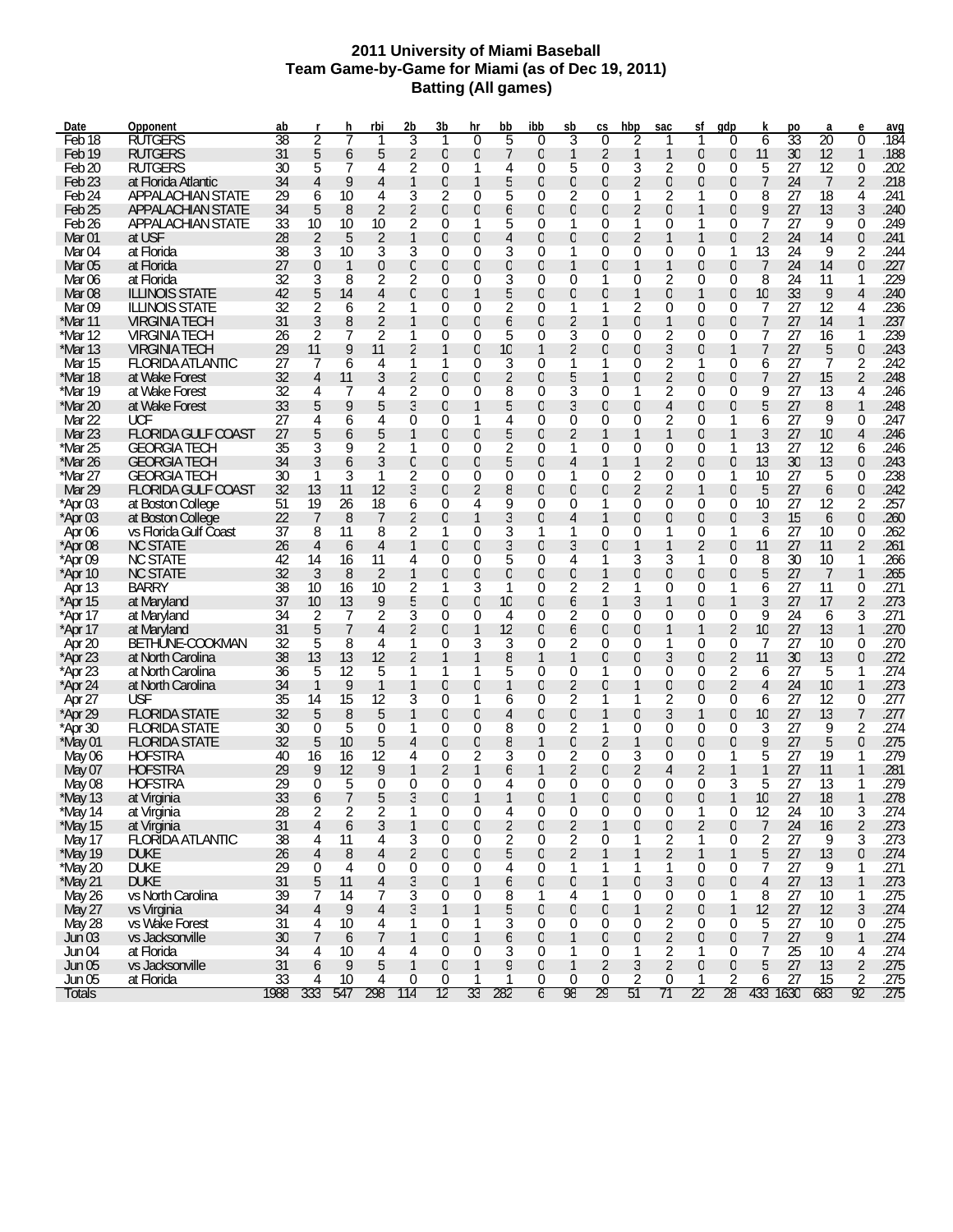#### **2011 University of Miami Baseball Team Game-by-Game for Miami (as of Dec 19, 2011) Pitching (All games)**

| Date              | Opponent                  | ip    | h              |                  | er             | bb          | SO             | 2b             | 3b               | hr             | wp               | bk               | hbp            | dp               | ibb          | score    | w-l       | SV          | era          |
|-------------------|---------------------------|-------|----------------|------------------|----------------|-------------|----------------|----------------|------------------|----------------|------------------|------------------|----------------|------------------|--------------|----------|-----------|-------------|--------------|
| Feb <sub>18</sub> | <b>RUTGERS</b>            | 11.0  | 5              |                  |                | 2           | 14             | 3              | $\theta$         | $\theta$       |                  | $\theta$         | 2              | 0                | 0            | 2-1      | 1-0       | $\mathbf 0$ | 0.82         |
| Feb <sub>19</sub> | <b>RUTGERS</b>            | 10.0  | 8              | 6                | 6              |             | 10             | 3              | 1                | $\overline{0}$ | 2                | $\mathbf 0$      | 5              | 1                | 0            | $5-6$    | $1 - 1$   | 0           | 3.00         |
| Feb 20            | <b>RUTGERS</b>            | 9.0   | 5              | 3                | 3              | 3           | 8              | 0              | 0                | 1              | 0                | 0                | 0              | 2                | 0            | $5 - 3$  | $2 - 1$   | 1           | 3.00         |
| Feb <sub>23</sub> | at Florida Atlantic       | 8.0   | 8              | 7                | 6              | 4           | 3              | $\mathbf{1}$   | $\overline{0}$   | 2              | 1                | 0                |                | 0                | 0            | $4 - 7$  | $2 - 2$   | 1           | 3.79         |
| Feb <sub>24</sub> | <b>APPALACHIAN STATE</b>  | 9.0   | 6              | 3                | 0              | 4           | 10             | 0              | 0                | 0              | 2                | 0                | 0              | 2                | 0            | 6-3      | $3-2$     | 2           | 3.06         |
| Feb <sub>25</sub> | <b>APPALACHIAN STATE</b>  | 9.0   | 6              | 7                | 5              | 8           | 11             | 0              | 0                | 1              | 1                | $\overline{0}$   | 1              | 0                | 0            | $5 - 7$  | $3 - 3$   | 2           | 3.38         |
| Feb <sub>26</sub> | APPALACHIAN STATE         | 9.0   |                |                  |                |             | 11             |                |                  |                |                  |                  | 0              |                  | 0            |          | $4-3$     |             | 2.91         |
|                   |                           |       | 4              | $\overline{0}$   | 0              | 1           |                | 0              | 0                | 0              | 0                | 0                |                | 1                |              | 10-0     |           | 2           |              |
| Mar <sub>01</sub> | at USF                    | 8.0   | 9              | 4                | 4              | 2           | 5              | $\mathbf{1}$   | 0                | $\overline{0}$ | $\theta$         | 0                | 3              | $\overline{2}$   | 0            | $2 - 4$  | $4 - 4$   | 2           | 3.08         |
| Mar <sub>04</sub> | at Florida                | 8.0   | 12             | 8                | 5              | 5           | 8              | 1              | 0                |                | 3                | 0                | 0              | 1                | 0            | $3 - 8$  | $4-5$     | 2           | 3.33         |
| Mar <sub>05</sub> | at Florida                | 8.0   | 6              | 1                |                | 2           | 3              | $\overline{2}$ | 0                | $\overline{0}$ | $\mathbf 0$      | 1                | 1              | 3                | 0            | $0 - 1$  | $4-6$     | 2           | 3.13         |
| Mar 06            | at Florida                | 8.0   | 9              | 5                | 4              | 3           | 3              | 5              | 0                | 1              | 0                | 0                | 0              | 0                | 0            | $3 - 5$  | $4-7$     | 2           | 3.25         |
| Mar <sub>08</sub> | <b>ILLINOIS STATE</b>     | 11.0  | 6              | 4                | 0              | 3           | 14             | $\overline{2}$ | 0                | $\overline{0}$ | 3                | 0                | 2              | 0                | 0            | $5 - 4$  | $5 - 7$   | 2           | 2.92         |
| Mar 09            | <b>ILLINOIS STATE</b>     | 9.0   | 10             | 9                | 7              |             | 12             | 2              | 0                | 1              |                  | 0                | 2              | 2                | 0            | $2-9$    | $5 - 8$   | 2           | 3.23         |
| *Mar 11           | VIRGINIA TECH             | 9.0   | $\overline{4}$ |                  | 1              | 2           | 8              | 2              | 0                | $\overline{0}$ | $\theta$         | 0                | 2              | $\overline{2}$   | 0            | $3 - 1$  | $6 - 8$   | 3           | 3.07         |
| $*$ Mar 12        | <b>VIRGINIA TECH</b>      | 9.0   | 5              |                  | 1              | 0           | 3              | 1              | 0                | 1              | 0                | 0                | 1              | 0                | 0            | $2 - 1$  | 7-8       | 4           | 2.93         |
| *Mar 13           | VIRGINIA TECH             | 9.0   | 6              |                  | 1              | 1           | 10             | 2              | 0                | $\overline{0}$ | $\theta$         | 0                | 0              | 0                | 0            | $11 - 1$ | $8 - 8$   | 4           | 2.81         |
| Mar 15            | <b>FLORIDA ATLANTIC</b>   | 9.0   | 2              | 3                | 0              | 2           | 13             | 1              | 0                | 0              | 0                | 0                | 0              | 0                | 0            | $7-3$    | $9 - 8$   | 4           | 2.65         |
| *Mar 18           | at Wake Forest            | 9.0   | 4              |                  | $\overline{0}$ | 3           | 12             | 0              | 0                | $\overline{0}$ | 2                | $\overline{0}$   | 2              | 1                | 0            | $4-1$    | $10 - 8$  | 5           | 2.50         |
| *Mar 19           | at Wake Forest            | 9.0   | 9              | 3                | 3              | 4           | 11             | 1              | 0                | 0              | 2                | 0                | 1              | 0                | 0            | 4-3      | $11-8$    | 6           | 2.53         |
| *Mar 20           | at Wake Forest            | 9.0   | 4              | 3                | 3              | 4           | 12             | $\mathbf{1}$   | 0                | 1              | $\theta$         | $\overline{0}$   | 0              | 0                | 0            | $5 - 3$  | $12 - 8$  | 7           | 2.55         |
| Mar 22            | UCF                       | 9.0   | 5              |                  |                | 1           | 15             | 0              | 0                | 1              | 0                | 0                | 2              | 1                | 0            | 4-1      | $13-8$    | 8           | 2.48         |
| Mar 23            | <b>FLORIDA GULF COAST</b> | 9.0   | 3              | 2                | .1             | 2           | 9              | $\mathbf{1}$   | $\overline{0}$   | $\overline{0}$ | 1                | 0                | 2              | $\overline{2}$   | 0            | $5 - 2$  | $14-8$    | 9           | 2.41         |
| *Mar 25           | <b>GEORGIA TECH</b>       | 9.0   | 14             | 8                | 7              | 5           | 5              | 4              | 0                | 1              | 2                | 0                | 3              | 0                | 0            | $3 - 8$  | $14-9$    | 9           | 2.61         |
| *Mar 26           | <b>GEORGIA TECH</b>       |       | 13             | 12               | 12             | 8           | 8              |                | $\overline{0}$   | 3              |                  | $\overline{0}$   | 1              |                  | 0            | $3-12$   | $14-10$   |             | 2.99         |
| *Mar 27           |                           | 10.0  |                |                  |                |             |                | 5              |                  |                | $\mathbf 0$      |                  |                | 2                |              |          |           | 9           |              |
|                   | <b>GEORGIA TECH</b>       | 9.0   | 5              | 3                | 3              | 3           | 10             | 3              | 0                | 0              | 0                | 0                | 2              | 1                | 0            | $1 - 3$  | 14-11     | 9           | 2.99         |
| Mar 29            | <b>FLORIDA GULF COAST</b> | 9.0   | 7              | $\overline{2}$   | 2              | 4           | 8              | $\mathbf{1}$   | 0                | $\overline{0}$ | $\theta$         | $\overline{0}$   | 0              | $\theta$         | 0            | $13-2$   | $15-11$   | 9           | 2.95         |
| *Apr 03           | at Boston College         | 9.0   | 12             | 4                | 4              | 6           | 5              | 2              | 0                | 1              | 0                | 0                | 0              | 3                | 0            | $19 - 4$ | 16-11     | 9           | 2.99         |
| *Apr 03           | at Boston College         | 5.0   | 8              | 6                | 6              |             | 4              | 2              | 0                | $\overline{0}$ | $\theta$         | 0                | 0              | 1                | 0            | $7-6$    | $17 - 11$ | 10          | 3.14         |
| Apr 06            | vs Florida Gulf Coast     | 9.0   | 4              |                  | 1              |             | 8              | 1              | 1                | 0              | 0                | 0                | 1              | 0                | 0            | $8 - 1$  | 18-11     | 10          | 3.07         |
| *Apr 08           | <b>NC STATE</b>           | 9.0   | 5              | $\mathbf{1}$     | $\overline{0}$ | 1           | 13             | 0              | 0                | 0              | $\theta$         | $\overline{0}$   | 0              | 0                | 0            | $4-1$    | 19-11     | 11          | 2.97         |
| *Apr 09           | <b>NC STATE</b>           | 10.0  | 13             | 13               | 13             | 5           | 13             | 3              | 1                | 1              | 0                | 0                | 1              | 0                | 0            | 14-13    | $20 - 11$ | 11          | 3.28         |
| *Apr 10           | <b>NC STATE</b>           | 9.0   | 3              | $\boldsymbol{0}$ | $\mathbf 0$    | 1           | 13             | 1              | $\overline{0}$   | $\overline{0}$ | 1                | 0                | 2              | 0                | 0            | $3-0$    | $21 - 11$ | 12          | 3.18         |
| Apr 13            | <b>BARRY</b>              | 9.0   | 8              | 5                | 5              | 3           | 8              | 2              | 0                | 1              |                  | 0                | 2              | 3                | 0            | $10-5$   | 22-11     | 12          | 3.23         |
| *Apr 15           | at Maryland               | 9.0   | 9              | 4                | 2              | 4           | 10             | 3              | 0                | $\overline{0}$ | 1                | $\overline{0}$   | 2              | 0                | 0            | $10 - 4$ | 23-11     | 12          | 3.20         |
| *Apr 17           | at Maryland               | 8.0   | 12             | 10               | 8              | 5           | 8              | 4              | 0                | 0              | 0                | 0                | 1              | 0                | 0            | 2-10     | $23 - 12$ | 12          | 3.35         |
| *Apr 17           | at Maryland               | 9.0   | 7              | $\overline{2}$   | 0              | 1           | 8              | $\mathbf{1}$   | 0                | $\overline{0}$ | $\theta$         | 0                | 2              | 1                | 0            | $5-2$    | 24-12     | 13          | 3.25         |
| Apr 20            | BETHUNE-COOKMAN           | 9.0   | 7              | 3                | 3              | 2           | 11             | 0              | 1                |                | 2                | 0                | 2              | 0                | 0            | $5-3$    | $25 - 12$ | 14          | 3.25         |
| *Apr 23           | at North Carolina         | 10.0  | 12             | 6                | 6              | 3           | 8              | 4              | $\overline{0}$   | $\overline{0}$ | $\theta$         | 0                | 2              | 1                | 0            | $13-6$   | $26 - 12$ | 14          | 3.31         |
| *Apr 23           | at North Carolina         | 9.0   | 8              | 3                | 3              | 4           | 8              | 2              | 0                | 0              | 1                | 0                |                | 0                | 0            | $5-3$    | $27-12$   | 15          | 3.30         |
| *Apr 24           | at North Carolina         | 8.0   | 8              | 8                | 8              | 5           | $\overline{2}$ | 3              | $\overline{0}$   | $\overline{0}$ | 2                | 1                | 1              | 0                | 0            | $1 - 8$  | $27-13$   | 15          | 3.43         |
| Apr 27            | USF                       | 9.0   | 10             | 5                | 5              | 3           | 7              |                | 0                | 2              |                  | 0                | 0              | 1                | 0            | $14-5$   | 28-13     | 15          | 3.47         |
| *Apr 29           | FLORIDA STATE             | 9.0   | 7              | 6                | 4              | 3           | 6              | 1              | $\overline{0}$   | $\overline{0}$ | 2                | $\overline{0}$   | 3              | 0                | 0            | $5-6$    | 28-14     | 15          | 3.48         |
| *Apr 30           | <b>FLORIDA STATE</b>      | 9.0   | 8              | 2                |                | 2           | 8              | 3              | 0                | 0              | 0                | 0                |                | 0                | 1            | $0 - 2$  | 28-15     | 15          | 3.42         |
|                   | <b>FLORIDA STATE</b>      | 9.0   | 7              | 1                |                |             |                |                | 0                | 1              | 1                | 0                | 1              |                  |              | $5-1$    | 29-15     |             | 3.37         |
| *May 01           |                           |       |                |                  |                | 3           | 14             | 0              |                  |                |                  |                  |                | 0                | 0            |          |           | 16          |              |
| May 06            | HOFSTRA                   | 9.0   | 9              | 4                | 4              | 5           | 10             | 3              | 0                | 0              |                  | 0                | 1              | 1                | 0            | 16-4     | $30 - 15$ | 16          | 3.38         |
| May 07            | HOFSTRA                   | 9.0   | 6              | 3                | 3              | 3           | 5              | $\mathbf{1}$   | 0                | $\overline{0}$ | $\theta$         | $\overline{0}$   | 0              | 1                | 0            | $9 - 3$  | $31 - 15$ | 16          | 3.37         |
| May 08            | HOFSTRA                   | 9.0   | 8              | 5                | 4              | 5           | 5              | 2              | 0                |                | 2                | 0                | 3              | 0                | 0            | $0 - 5$  | $31 - 16$ | 16          | 3.39         |
| *May 13           | at Virginia               | 9.0   | 6              | 2                | 1              |             | 8              | $\overline{2}$ | 0                | $\overline{0}$ | $\theta$         | 0                | 2              | 0                | 0            | $6 - 2$  | $32 - 16$ | 17          | 3.34         |
| *Mav 14           | at Virginia               | 8.0   | 6              |                  |                |             | 5              |                | 0                | 0              | 0                | 0                |                | 0                | 0            | 2-3      | 32-17     | 17          | 3.30         |
| *May 15           | at Virginia               | 8.0   | 8              | 5                | 5              | $\mathbf 0$ | $\overline{2}$ | 3              | $\mathbf{0}$     | $\theta$       | $\boldsymbol{0}$ | $\mathbf 0$      | 3              | $\overline{2}$   | $\mathbf 0$  | $4 - 5$  | 32-18     | 17          | 3.34         |
| May 17            | FLORIDA ATLANTIC          | 9.0   | 11             | 7                | 5              | 4           | 9              | 2              | 0                | 2              |                  | 0                | 2              | 0                | 0            | 4-7      | 32-19     | 17          | 3.37         |
| *May 19           | <b>DUKE</b>               | 9.0   | $\overline{4}$ | 1                | 1              | 1           | 9              | $\mathbf{1}$   | $\boldsymbol{0}$ | 0              | $\boldsymbol{0}$ | 0                | 1              | $\boldsymbol{0}$ | 0            | $4-1$    | 33-19     | 17          | 3.32         |
| *May 20           | <b>DUKE</b>               | 9.0   | 5              | 2                | 1              | 0           | 8              | 0              | 0                | 1              | 0                | 0                | 0              | 0                | 0            | $0 - 2$  | 33-20     | 17          | 3.28         |
| *May 21           | <b>DUKE</b>               | 9.0   | 3              | $\overline{2}$   | 1              | 3           | 5              | 3              | $\boldsymbol{0}$ | 0              | $\boldsymbol{0}$ | 0                | 2              | $\mathbf 0$      | 0            | $5-2$    | 34-20     | 18          | 3.24         |
| May 26            | vs North Carolina         | 9.0   | 9              | 5                | 5              | 7           | 9              | 1              | 0                | 0              | 0                | 0                | 2              | 1                | 0            | $7-5$    | 35-20     | 19          | 3.27         |
| May 27            | vs Virginia               | 9.0   | 15             | 6                | 5              | 0           | 6              | 3              | $\boldsymbol{0}$ | 0              | $\boldsymbol{0}$ | $\theta$         | 2              | $\mathbf 0$      | 0            | $4-6$    | $35 - 21$ | 19          | 3.30         |
| May 28            | vs Wake Forest            | 9.0   | 6              | 2                | 2              | 3           | 9              | 2              | 0                | 0              | 0                | 0                | 1              | 0                | 0            | $4 - 2$  | $36 - 21$ | 20          | 3.28         |
| Jun 03            | vs Jacksonville           | 9.0   | 3              | $\overline{2}$   | 2              | 4           | 5              | 0              | $\boldsymbol{0}$ | $\overline{0}$ | $\mathbf{1}$     | $\theta$         | 1              | 0                | $\mathbf 0$  | $7 - 2$  | $37 - 21$ | 20          | 3.26         |
| Jun 04            | at Florida                | 8.1   | 11             | 5                | 3              | 2           | 6              | 5              | 0                | 0              | 1                | 1                | 1              | 1                | 0            | $4 - 5$  | $37 - 22$ | 20          | 3.26         |
| <b>Jun 05</b>     | vs Jacksonville           | 9.0   | 8              | $\mathfrak{Z}$   | 3              | 7           | 9              | $\mathbf{1}$   | $\boldsymbol{0}$ | 0              | $\overline{2}$   | $\boldsymbol{0}$ | $\overline{2}$ | 3                | $\mathbf{1}$ | $6 - 3$  | 38-22     | 21          | 3.25         |
| <b>Jun 05</b>     | at Florida                | 9.0   | 13             | 11               | 7              | 5           | 3              | 3              | 0                |                |                  | 0                | 3              | 3                | 0            | 4-11     | 38-23     | 21          |              |
| <b>Totals</b>     |                           | 543.1 | 454            | 247              | 200            | 190         | 503            | 108            | $\overline{4}$   | 26             | 42               | 3                | 82             | 45               | 2            | 333-247  | 38-23     | 21          | 3.31<br>3.31 |
|                   |                           |       |                |                  |                |             |                |                |                  |                |                  |                  |                |                  |              |          |           |             |              |